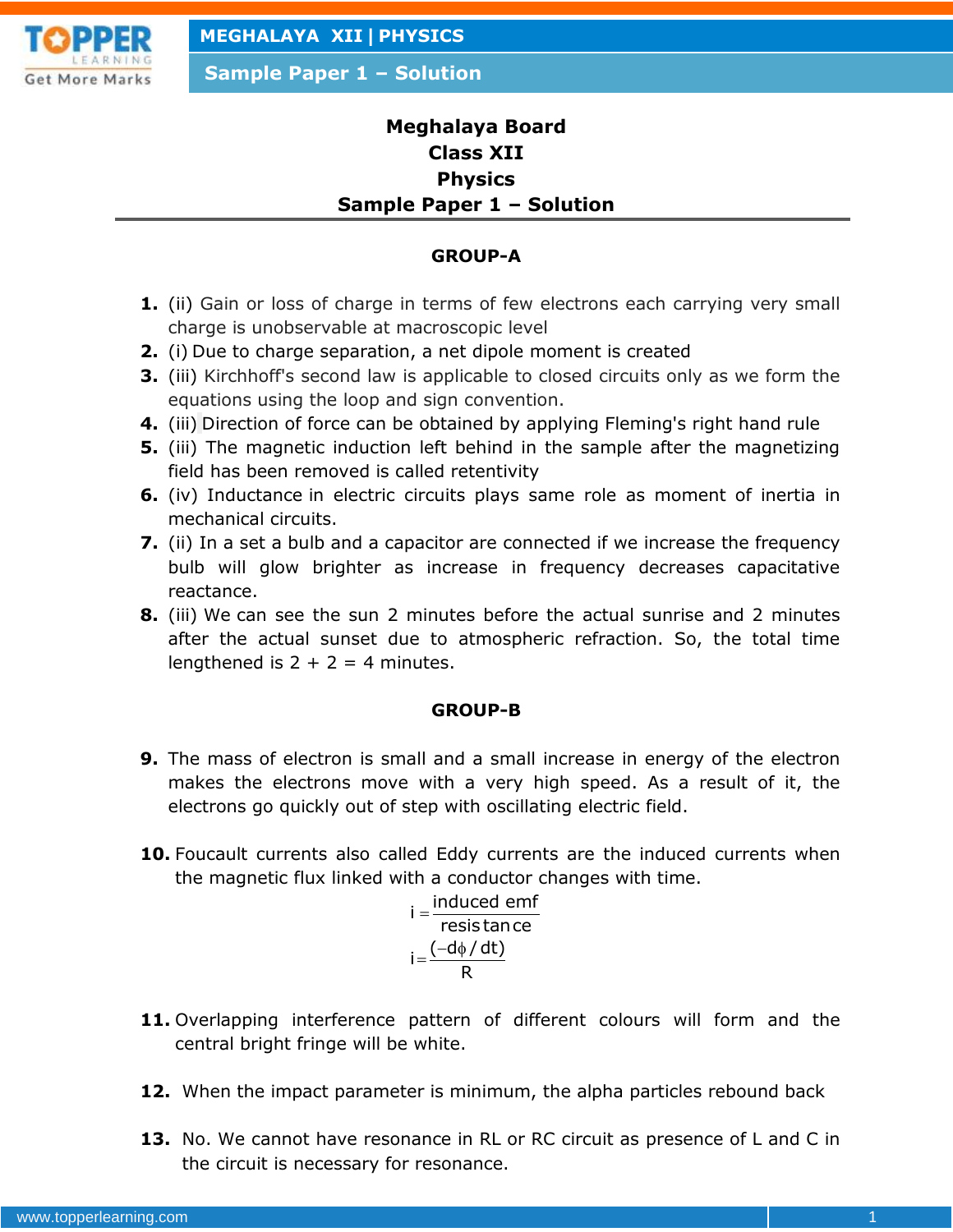

**Sample Paper 1 – Solution**

- **14.** Long distance radio broadcast use short wave bands as ionosphere layer of the atmosphere reflects the waves in these bands hence making the long distance broadcast feasible.
- **15.** I<sub>b</sub> would increase, so I<sub>c</sub> decreases. Hence, current gain also decreases.
- **16.** The frequency of output of half wave rectifier will be 50 Hz.

#### **GROUP-C**

**17.** Area vector S  $\overline{a}$ in y-z plane points along outward along positive x-direction.

 $\vec{S} = 20 \hat{i}$ 

Hence the flux is:

 $\phi_{\rm E} = \vec{\rm E} \cdot \vec{\rm S} = (6\hat{\rm i} + 3\hat{\rm j} + 4\hat{\rm k})$ .20 $\hat{\rm i}$ 

 $= 120$  units.

**18.** If a lens has different radii of curvature, it forms an image of an object placed on its axis. If we reverse the lens the position of the image of the object will not change.

We can deduce this using the lens makers' formula which is as follows:

$$
\frac{1}{f}\!=\!(\mu\!-\!1)(\frac{1}{R_{_1}}\!-\!\frac{1}{R_{_2}})
$$

#### **Or**

The images formed by total internal reflection are brighter than those formed by mirrors or lenses because, in total internal reflection 100% of incident light is reflected back into the same medium without any loss of intensity, while in reflection from mirrors and lenses there is always some loss of intensity.

**19.** Let  $R_1$  and  $R_2$  be the resistances of the coils.

 $R_1 + R_2 = 18$  (i) series connection

 $R_1 R_2 / (R_1 + R_2) = 4$  (ii) parallel connection

Multiplying (i) and (ii) we have  $R_1 R_2 = 18x$  4 = 72

Now  $(R_1 - R_2)^2 = (R_1 + R_2)^2 - 4 R1 R2 = 18^2 - 4 (72) = 36$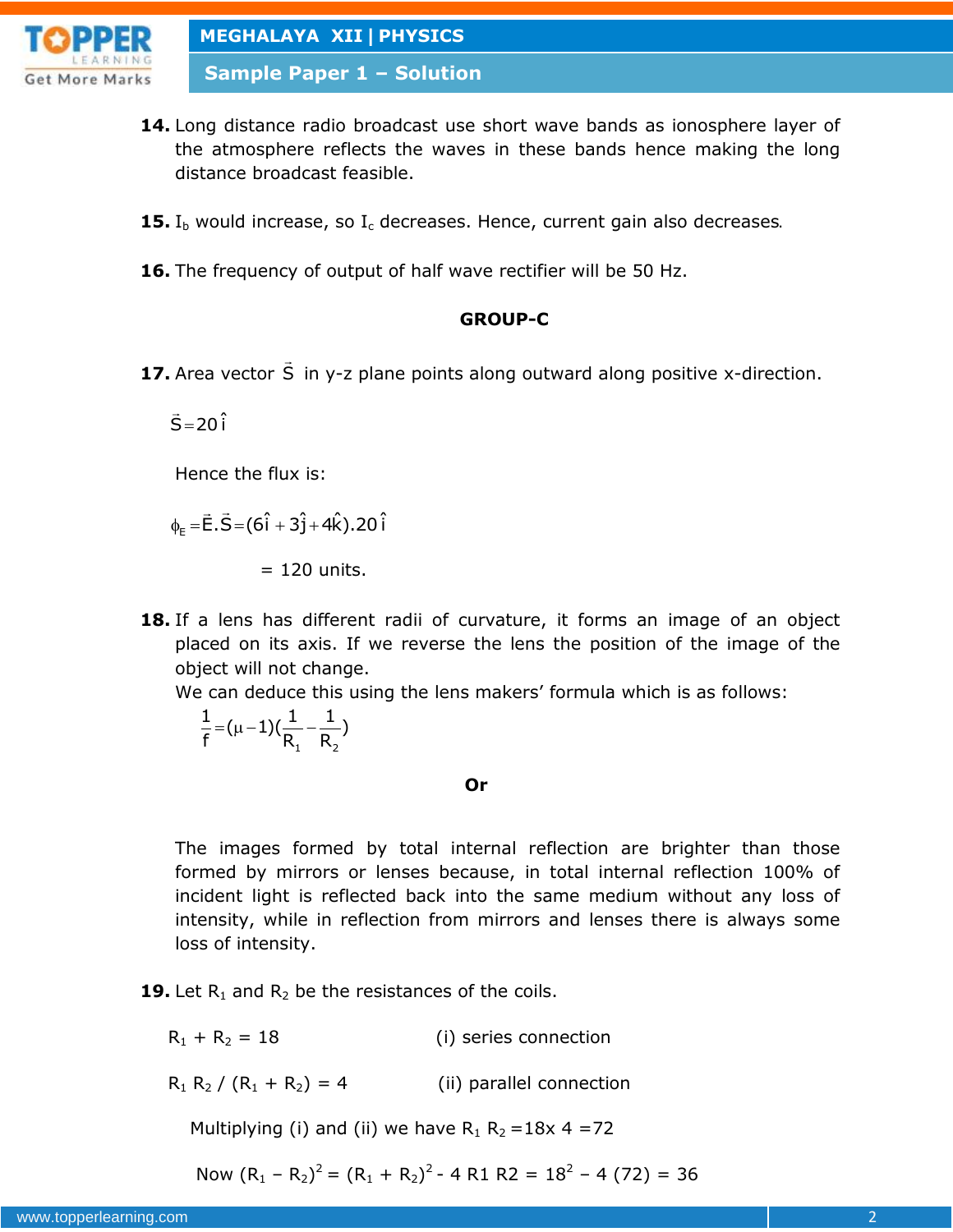

**Sample Paper 1 – Solution**

$$
R_1 - R_2 = \pm 6 \tag{iii}
$$

Solving equations (i) and (iii), we get

$$
R_1=12 \Omega
$$
 or  $6 \Omega$ ;  $R_2=6 \Omega$  or  $12 \Omega$ .

# **20.**

 $M = 0.31$  JT<sup>-1</sup>  $\tau$  = MB sin  $\theta$  $=\frac{\tau}{\sqrt{2}}$  $\theta$  $M = \frac{0.055}{0.35 \times 0.5}$  $M = \frac{C}{B \sin A}$ 

$$
21.
$$

$$
T = \frac{1}{v} = \frac{\lambda}{c}
$$
  
\n
$$
T = \frac{5550 \times 10^{-10}}{3 \times 10^{8}}
$$
  
\n
$$
T = 1.85 \times 10^{-15} \text{ sec on}
$$

**22.** A potentiometer is sensitive if it is capable of measuring the small potential differences and it shows significant change in balancing length for a small change in the potential difference being measured.

Sensitivity of potentiometer means the smallest potential difference that can be measured by using it. This can be achieved by decreasing the potential gradient by increasing the length of the wire or reducing the current in the potentiometer using rheostat.

# **23.** According to Einstein's photoelectric equation,

 $(1/2)$  mv<sup>2</sup><sub>max</sub> = h f – h f<sub>0</sub>

Where,  $m =$  mass of the electron

 $f = frequency of incident radiation$ 

 $f_0$  = threshold frequency

If the frequency of incident radiation is less than the threshold value ( $f < f_0$ ), the K.E. of emitted electron is negative i.e. photoelectric emission will not takes place, no matter how large is the intensity of the incident radiation.

**24.** Ratio of electrons orbit radius to nuclear radius

$$
= (10^{-10} / 10^{-15}) = 10^5 \text{ m}
$$

The radius of sun is  $R = 7 \times 10^8$  m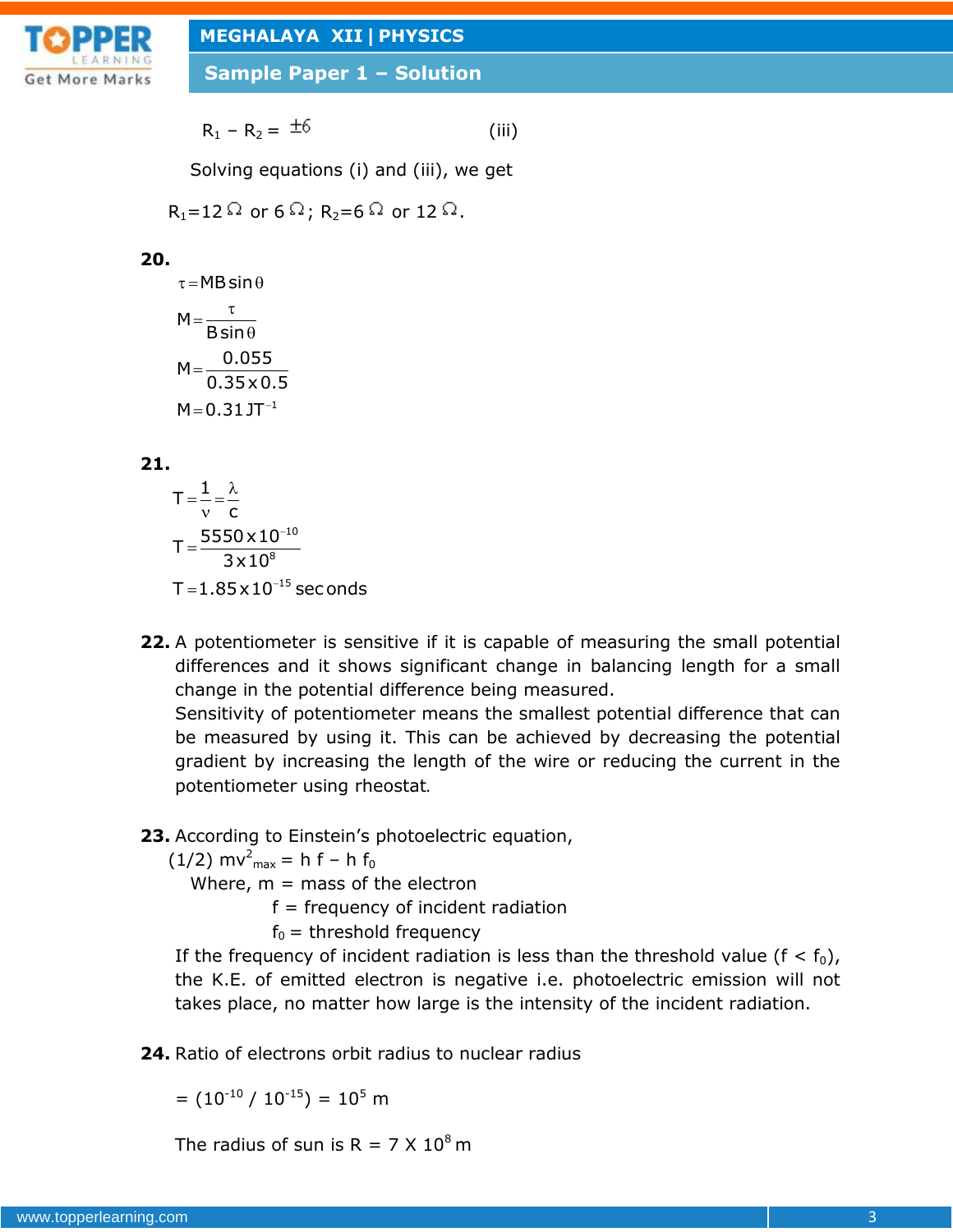

**Sample Paper 1 – Solution**

If we consider radius of earth orbits in same ratio the expected radius of earth orbit would be 7 X  $10^8$  X  $10^5$  = 7 X  $10^{13}$  m.

It means the expected radius of earth's orbit is about 500 times the actual radius which is  $1.5 \times 10^{11}$  m.

**Or**

The speed of the electromagnetic waves (whether its infra red rays or gamma rays) remains same no matter in which ever medium they travel.

Hence the ratio of the speeds of infra red rays and gamma rays in vacuum is 1:1.

**GROUP-D**

**25.** Here, m =  $3.2g = 3.2 \times 10^{-3}$  kg  $F = 10^{10} NC^{-1}$ 

Let n be the number of electrons removed from the coin. Then the charge on the coin is,

 $q = +n e$ 

When the coin just floats,

Upward force of electric field  $=$  weight of the coin

 $n q E = mg$ 

 $n =$  $\frac{mg}{aE} = \frac{3.2 \times 10^{-3} \times 9.8}{1.6 \times 10^{-19} \times 10^{10}} = 1.96 \times 10^{7}$  $\frac{mg}{qE} = \frac{3.2 \times 10^{-3} \times 9.8}{1.6 \times 10^{-19} \times 10^{-19}}$  $=\frac{3.2\times10^{-3}\times9.8}{1.6\times10^{-19}\times10^{10}}=1.96\times10^{7}$  electrons

**26.** The network shown in the figure can be redrawn as shown in the figure below.

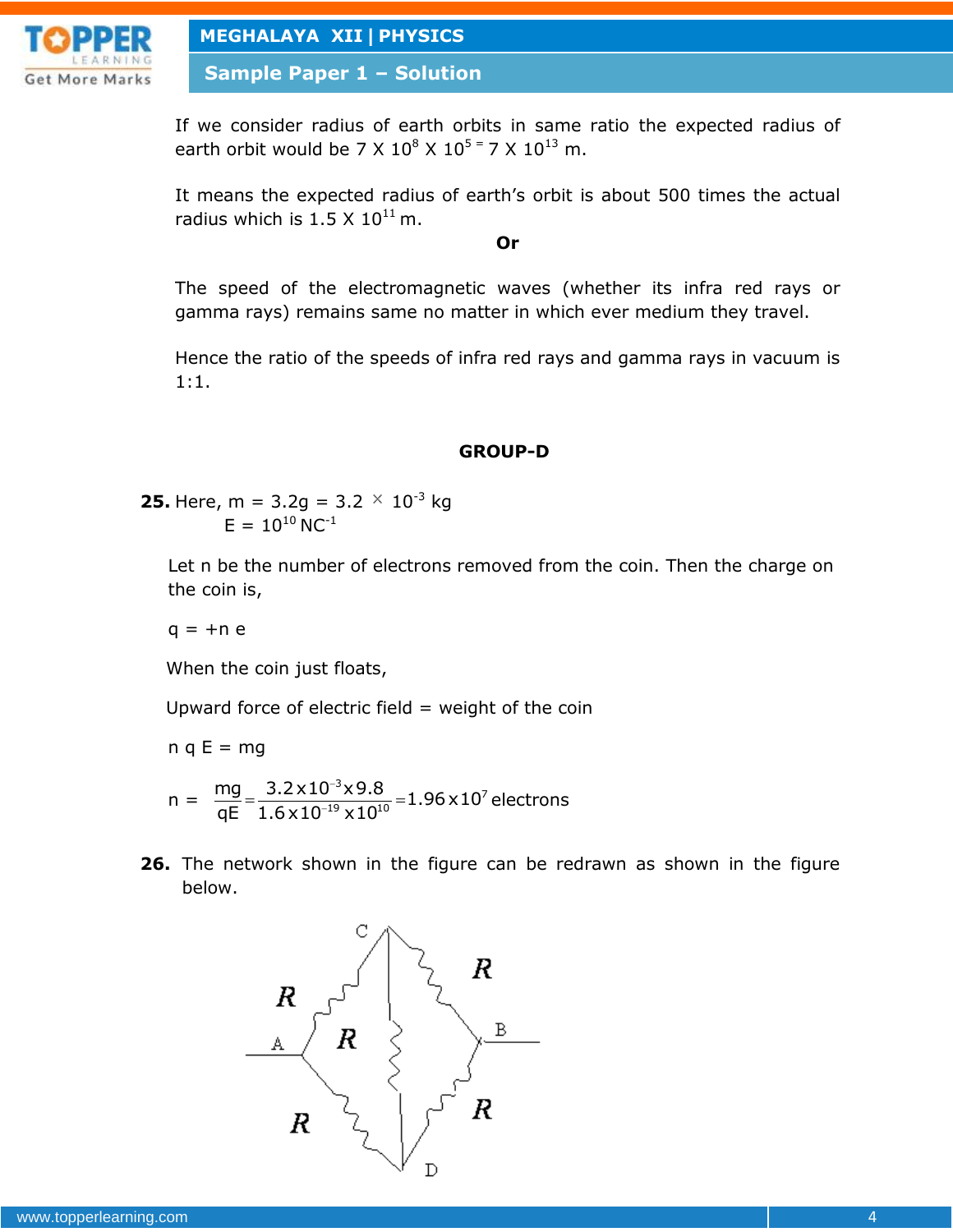

**Sample Paper 1 – Solution**

It is a balanced Wheatstone bridge. Therefore, point C and D are at the same potential. Since no current flows in the branch CD, this branch is ineffective in determining the equivalent resistance between terminal A and B and can be removed.

The branch ABC (=  $R+R= 2R$ ) is in parallel with the branch ADB (=  $R+R=$ 2R)

$$
R_{AB} = \frac{2R \times 2R}{2R + 2R} = R
$$

**27.** We know when inductances are connected in parallel, then

$$
\frac{1}{L_{p}} = \frac{1}{L_{1}} + \frac{1}{L_{2}}
$$
\n
$$
\frac{1}{L_{p}} = \frac{1}{3} + \frac{1}{7}
$$
\n
$$
1 / L_{p} = 10 / 21
$$
\n
$$
L_{p} = 2.1 H
$$
\n
$$
L_{total} = 6 + 5 + 2.1 = 13.1 H
$$
\n
$$
\phi = (4 t^{2} + t + 5) \times 10^{-3}
$$
\n
$$
e = -(d\phi / dt)
$$
\n
$$
e = d ((4 t^{2} + t + 5) \times 10^{-3}) / dt
$$
\n
$$
e = (8 t + 1) \times 10^{-3}
$$
\nAt t = 3 s\n
$$
e = 25 \times 10^{-3} \text{ volts}
$$
\n
$$
e = 0.025 \text{ volts}
$$

**28.** In unpolarised light, the vibrations are symmetric about the direction of propagation.For an unpolarised wave the displacement will be randomly changing with time though it will always be perpendicular to the direction of propagation.



When unpolarised light is incident on the boundary between two transparent media, the reflected light is polarised with its electric vector perpendicular to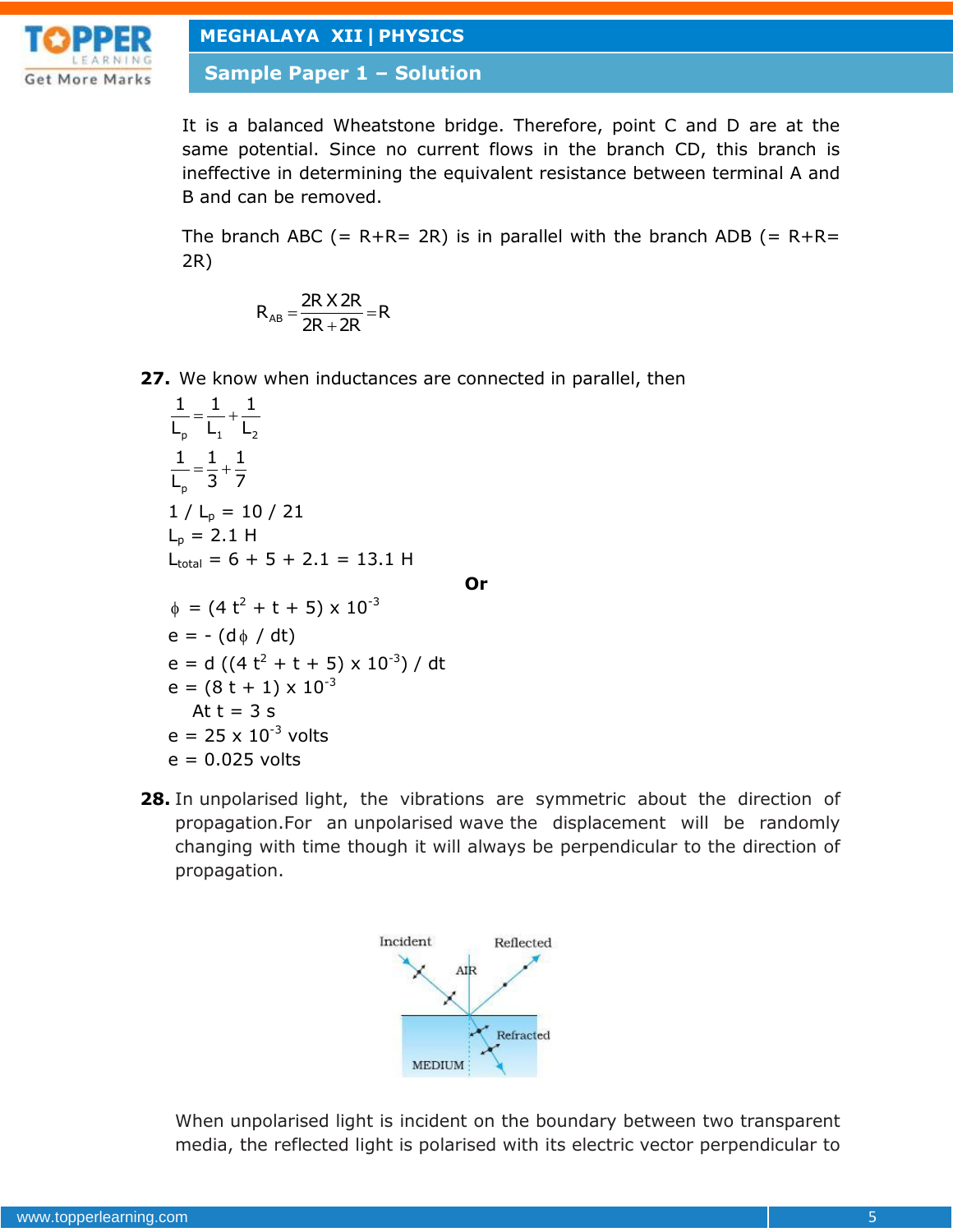

**Sample Paper 1 – Solution**

the plane of incidence when the refracted and reflected rays make a right angle with each other.

Thus when reflected wave is perpendicular to the refracted wave, the reflected wave is a totally polarised wave. The angle of incidence in this case is called Brewster's angle and is denoted by  $i_B$ . We can see that  $i_B$  is related to the refractive index of the denser medium.

Since we have  $i_B + r = \frac{\pi}{2}$ , we get from Snell's law

$$
\mu = \frac{\sin i_B}{\sin r} = \frac{\sin i_B}{\sin \pi / 2 - i_B} = \frac{\sin i_B}{\cos i_B} = \tan i_B
$$

#### **Or**

If ordinary unpolarised light of intensity I<sub>o</sub>' is incident on first Polaroid (A,say),

intensity of light transmitted from first polaroid is  $I_0 = I_0'/2$ 

Given angle between transmission axes of two polaroids A and B is initially 90º.

According to Malus law, intensity of light transmitted from second polaroid (B, say) is

 $I = I_0 \cos^2 \theta = I = I_0 \cos^2 90^\circ = 0$ 

When one more polaroid (C say) is placed between A and B making an angle of 45º with the transmission axis of either of polaroids, then intensity of light transmitted from A is

$$
I_A = \frac{I_0}{2} = I_0
$$

Intensity of light transmitted from Cis

$$
I_c = I_0 \cos^2 45^\circ = \frac{I_0}{2}
$$

Intensity of light transmitted from polaroid B is

$$
I_B = I_c \cos^2 45^\circ = \frac{I_0}{2} \times \frac{1}{2} = \frac{I_o}{4}
$$

This mean that the intensity becomes one-fourth of intensity of

light that is transmitted from first polaroid.

On further rotating the polaroid C such that if angle between their transmisson axes increases, the intensity decreases and if angle decreases, the intensity increases.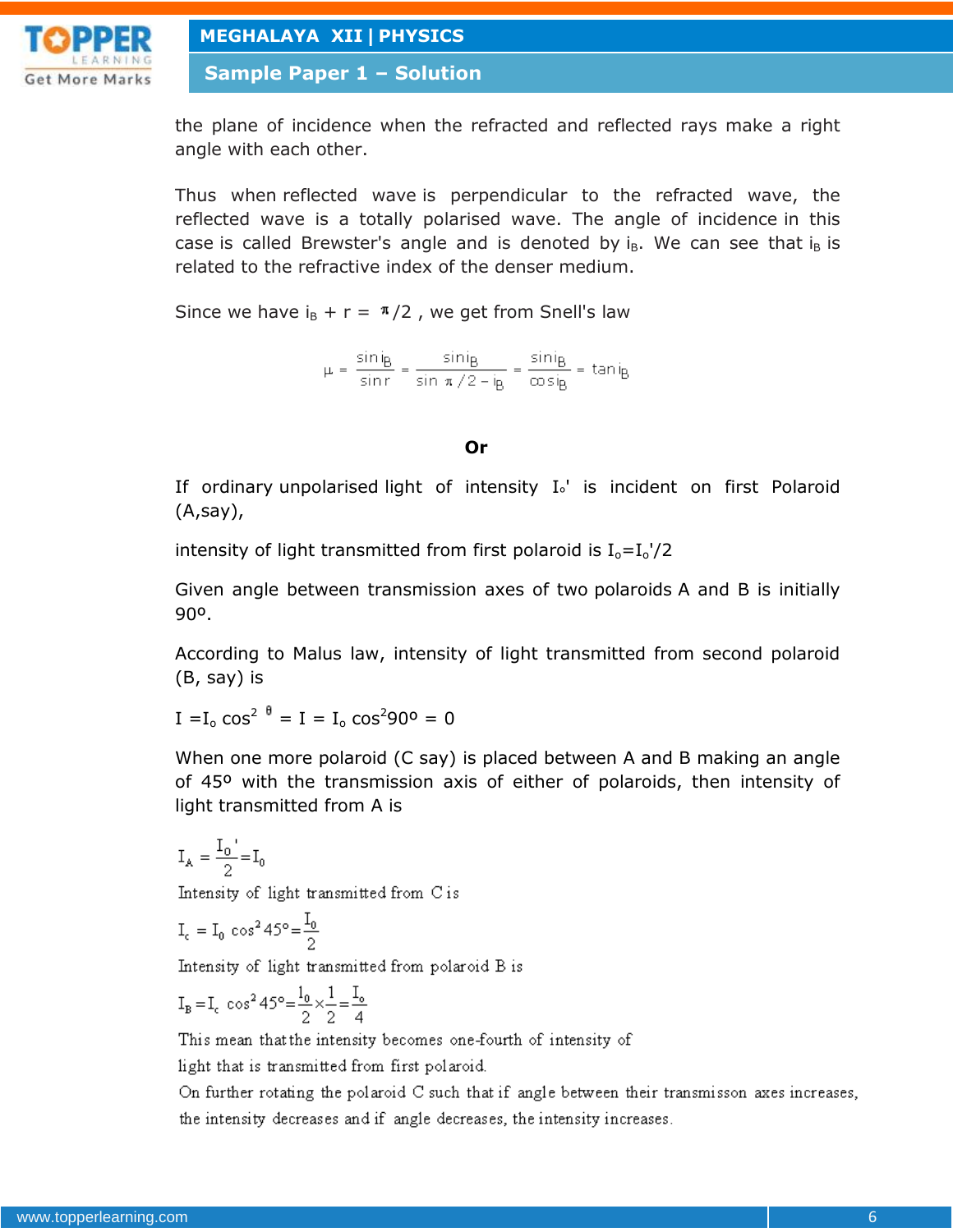

**Sample Paper 1 – Solution**

29. In a pure inductive circuit

 $I = I_0 \sin \omega t$  $V = V_0 \sin (\omega t + 90^\circ)$  $V = V_0 \cos \omega t$ V leads by  $\pi/2$ 

Hence,

Power, 
$$
P = \frac{1}{T} \int_{0}^{T} V I dt
$$
  
\n $P = \frac{1}{T} \int_{0}^{T} V_{0} I_{0} \sin \omega t \cos \omega t dt$   
\n $P = \frac{V_{0} I_{0}}{2T} \int_{0}^{T} \sin 2\omega t dt$ 

$$
P = 0
$$





In figure, OA passes straight along OAA'. Another ray of light from O incident at angle i on XY along OB deviates away from normal. It gets refracted at angle r along BC. When we produce back BC meets OA at I. Hence it's the virtual image of O. Hence AI is the apparent depth and AO is the real depth.

$$
\angle
$$
 AOB =  $\angle$  OBN' = i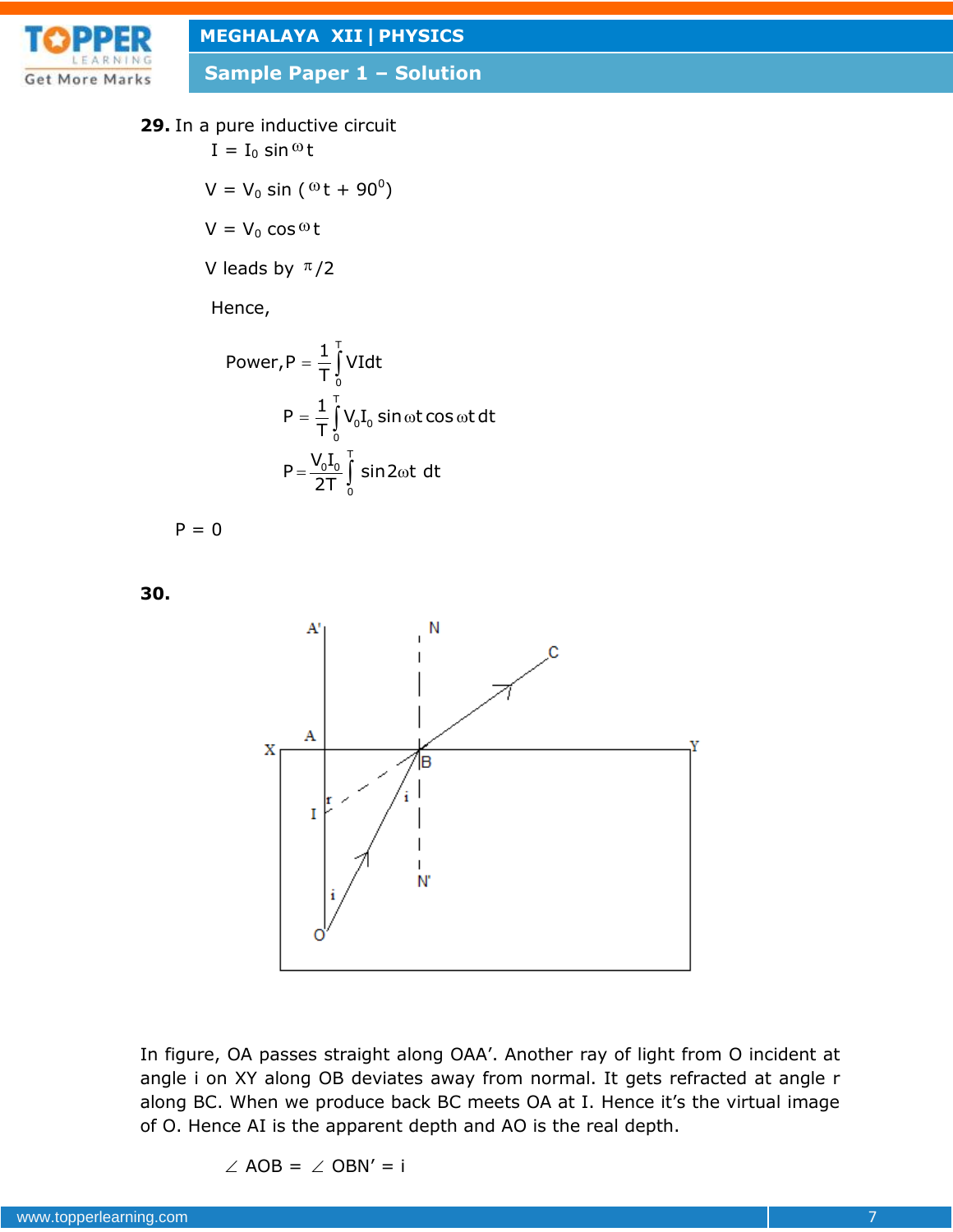

**Sample Paper 1 – Solution**

$$
\angle
$$
 AIB =  $\angle$  NBC = r  
\nIn  $\triangle$  OAB, sin i = AB / OB  
\nIn  $\triangle$  IAB, sin r = AB / IB

Light is travelling from denser to rarer medium, so

 $\mu_w^a$  = Sin r / sin i = (AB / IB) x (OB / AB) = OB / IB  $\mu_w^a$  = OA / IA = real depth / apparent depth = x / y  $y = x / \mu_w^a = x / 4/3 = (3/4) x$ 

Hence apparent depth is 34 of the real depth.

## **31.**

(a) In Young's double slit experiment, the distance of the nth fringe from the central fringe is given by;

 $X_n = (2n - 1) \lambda D/2d$ 

Where  $n = 1, 2, 3, \ldots$ .

For second dark fringe, n=2

 $X_2 = (2x 2-1) (\lambda D/2d) = 3(\lambda D/d)$ 

Here  $\lambda = 6000x 10^{-10}$ m; D = 0.800m; d=0.200x 10<sup>-3</sup>m

$$
X = \frac{3 \times 6000 \times 10^{-10} \times 0.800}{2 \times 0.200 \times 10^{-3}} = 0.360 \times 10^{-2} \text{m}
$$

(b)The distance of nth bright fringe from the central fringe is given by;  $x_n = n(\lambda D/d)$ 

For second bright fringe, n=2

Therefore

 $x_2 = 2(\lambda D/d) =$ 10 3  $2 \times 6000 \times 10^{-10} \times 0.800$ 0.200 x10  $\frac{10}{10^{-3}}$  x 0.800 = 0.480 x 10<sup>-2</sup>m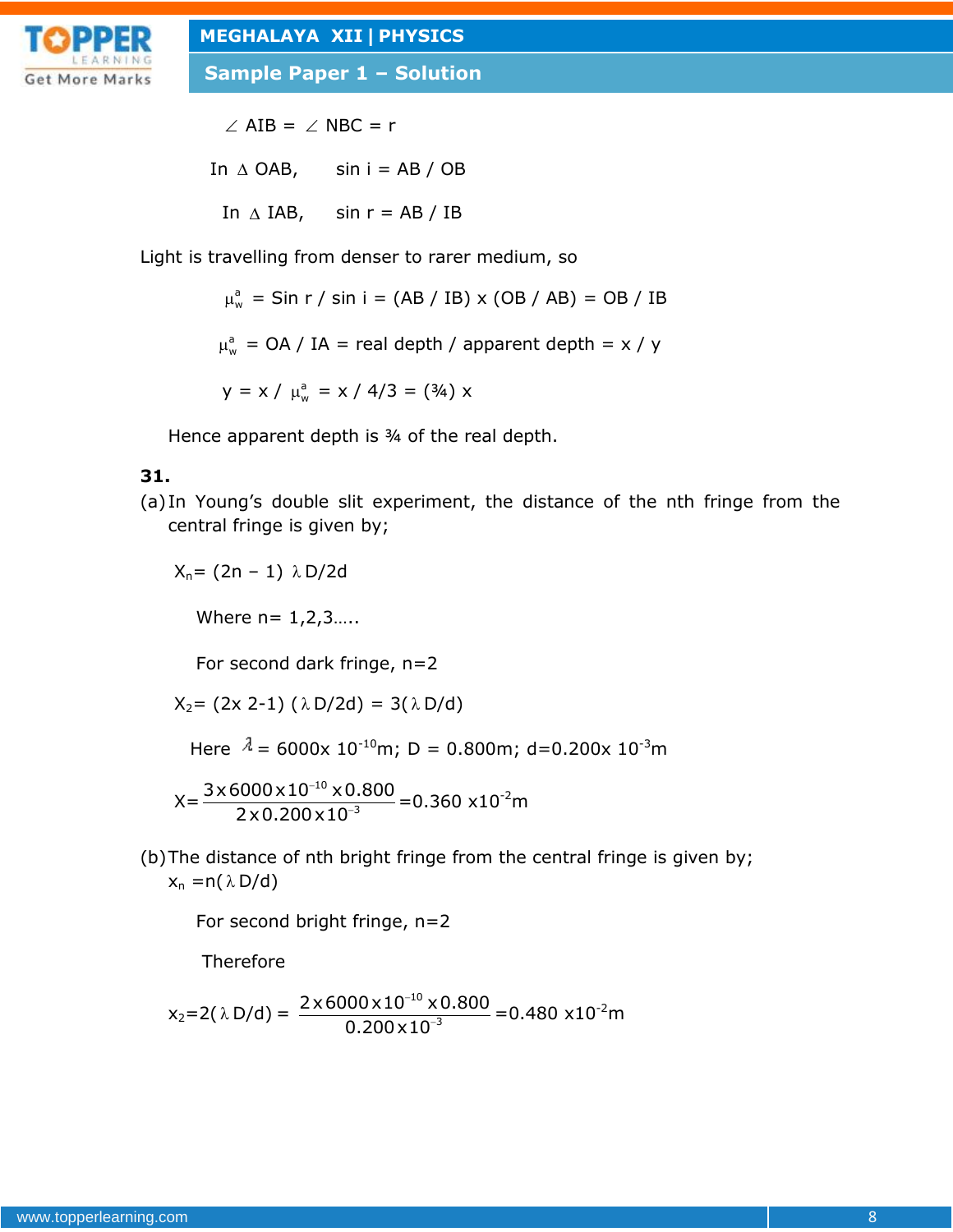

**Sample Paper 1 – Solution**

- **32.** The information or message signal is called "base band signal". In general, it spreads over a range of frequencies called the signal 'bandwidth'.
- (i) The frequency range of voice of human speech is from 300 Hz to 3100Hz at the maximum end. Hence the bandwidth of 3100-300= 2800 Hz is considered adequate for speech transmission.
- (ii) Different musical instruments produce high frequencies covering the entire range of audible frequencies from 20 Hz to 20 KHz. Hence, a bandwidth of about 20 KHz is required.

Video signals require about 4.2 MHz of bandwidth. As TV signals contain both video as well as voice, hence a signal band width of 4.5 MHz is required. But to avoid interference among telecast by different TV stations, a TV channel is usually allotted 6 MHz of bandwidth for transmission.

**33.** The communication of signal between transmitter and receiver with the help of satellite is called satellite communication.

**Working:** A satellite receives the signals from earth (which is beamed by transmitter), processes the signals and transmits them back to earth. The signal beamed by the satellite is received back on a distant location on earth, from which the original information signal is extracted by the process called demodulation.

The frequency at which satellite receives the signal is called uplink frequency while the frequency at which satellite returns the signal towards earth is called as downlink frequency. The downlink frequency and uplink frequencies are different so that there is no interference between these two signals.

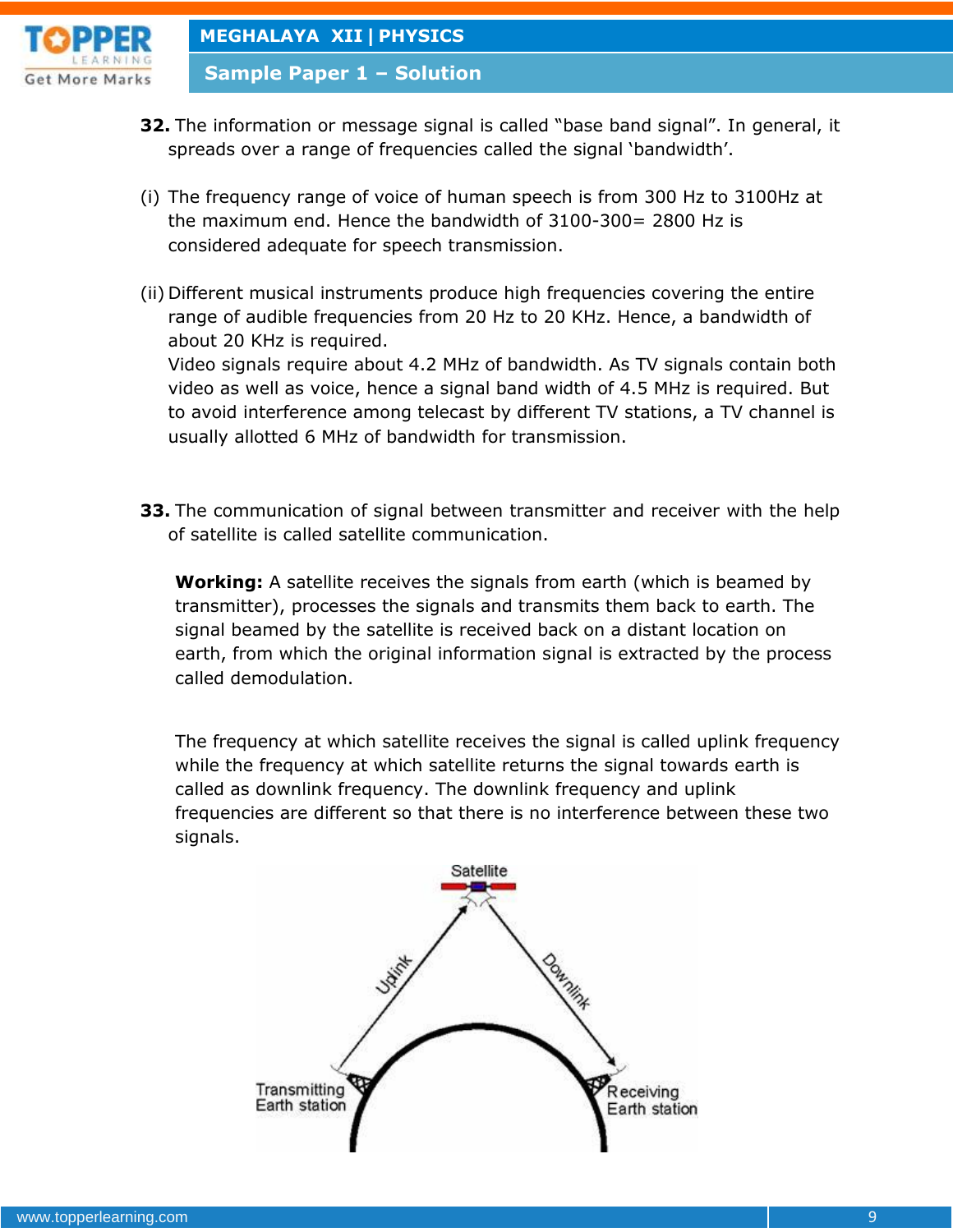

**Sample Paper 1 – Solution**

# **GROUP-E**

**34.** The magnetic field lines for a bar magnet and a solenoid resembles each other. Thus a bar magnet may be considered as a large number of circulating circuits in analogy with a solenoid. Consider the figure shown below:



The magnitude of the field at point P due to the circular element is,  $\sqrt{2}$ 

$$
dB = \frac{\mu_0 n dx I a^2}{2[(r - x)^2 + a^2]^{3/2}}
$$

The magnitude of total field is obtained by integrating from  $x = -1$  to  $x = +1$ , thus,

$$
B=\frac{\mu_0 n I a^2}{2}\int\limits_{-I}^{+}\frac{dx}{[(r-x)^2+a^2]^{3/2}}
$$

Considering the far axial field of solenoid i.e. r>> a and >> l, then

$$
[(r - x)^{2} + a^{2}]^{3/2} \approx r^{3}
$$
  
.: B =  $\frac{\mu_{0} n I a^{2}}{2r^{2}} \int_{-1}^{1} dx$   
=  $\frac{\mu_{0} n I a^{2} 2I}{2r^{3}}$ 

Since magnetic moment of solenoid = n (2l) I ( $\pi a^2$ )

$$
\therefore\, B = \frac{\mu_0 2m}{2\pi r^3}
$$

This is also the far axial magnetic field of a bar magnet. Thus, a bar magnet and a solenoid produce similar magnetic field.

**Or**

Since the current distribution possesses cylindrical symmetry, therefore the magnetic field it generates also possesses cylindrical symmetry. The magnetic field circulates in the x-y plane in an anti-clockwise direction.

Let us first calculate the magnitude of magnetic field outside the wire and apply Ampere's circuital law to a circular Amperian loop in the x-y plane where the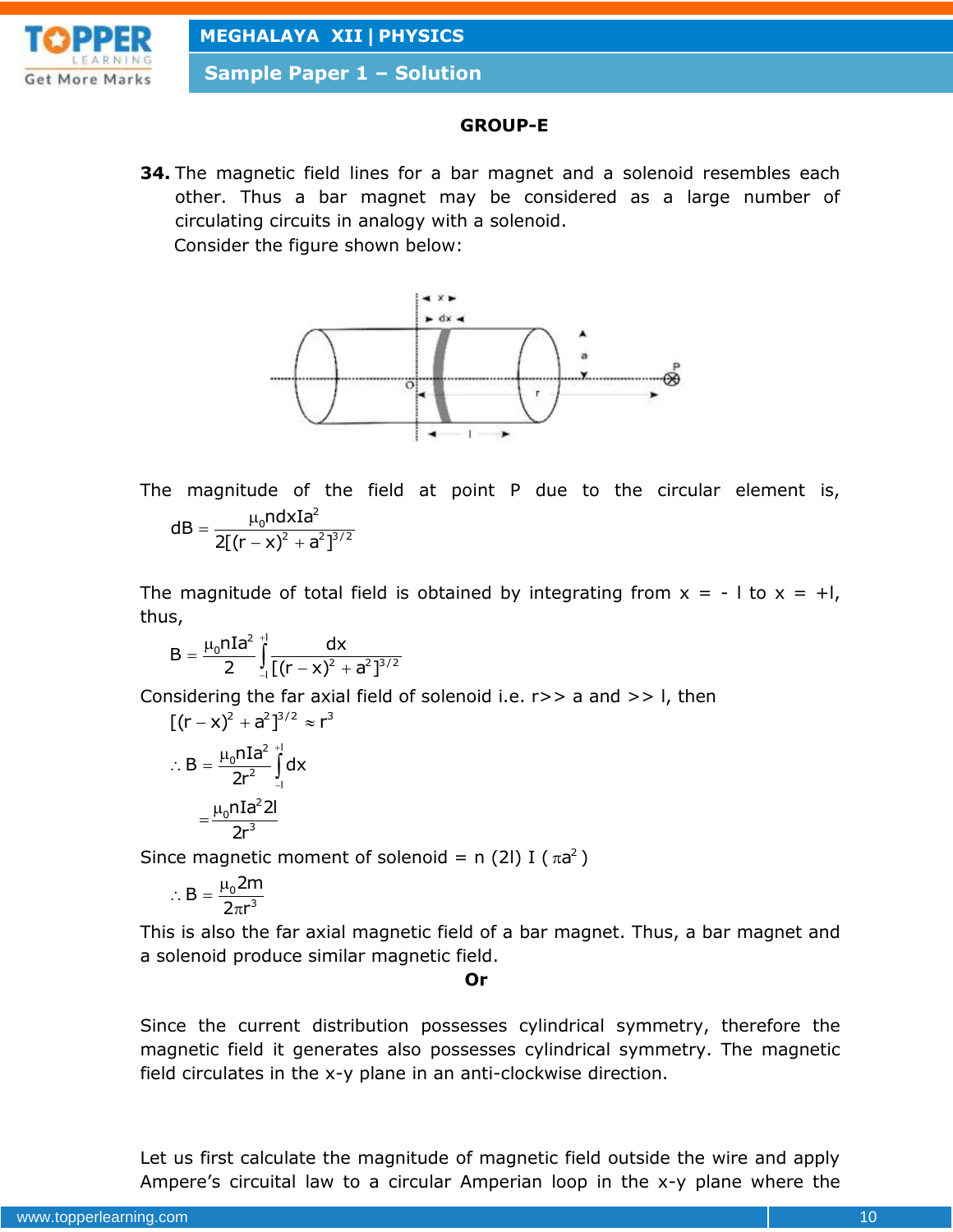

**Sample Paper 1 – Solution**

loop is centered at the centre of the wire, and is of radius r>a, where "a" is the radius of the cylindrical wire.



As the magnetic field lines form closed circle, so the magnetic field is tangential to the loop everywhere, and is in the same direction as dl taken in the counter clock wise direction. Thus, the angle between the magnetic field and dl is zero everywhere on the loop.

Also, the magnitude of magnetic field is constant. So the situation is same as that for an infinitely thin wire.

From Ampere's law,

$$
\iint \vec{B} \cdot d\vec{l} = \iint \frac{\mu_0}{2\pi r} dl = \frac{\mu_0}{2\pi r} \iint dl
$$

We have,  $B = \frac{\mu_0 I}{2}$  $2\pi r$  $=\frac{\mu}{2}$  $\pi$ for r>a.

(Since $\int dI = 2\pi r$  , is the circumference of the circle)

That is, B $\alpha\frac{1}{\tau}$ r  $\alpha$ 

Let us now apply Ampere's circuital law to a circular Amperian loop which is of radius  $r < a$ . The current I<sub>e</sub> enclosed by the loop of radius  $r < a$  is

$$
I_{\rm e}=\frac{I}{\pi a^2}\,\pi r^2=\frac{Ir^2}{a^2}
$$

From Ampere's law,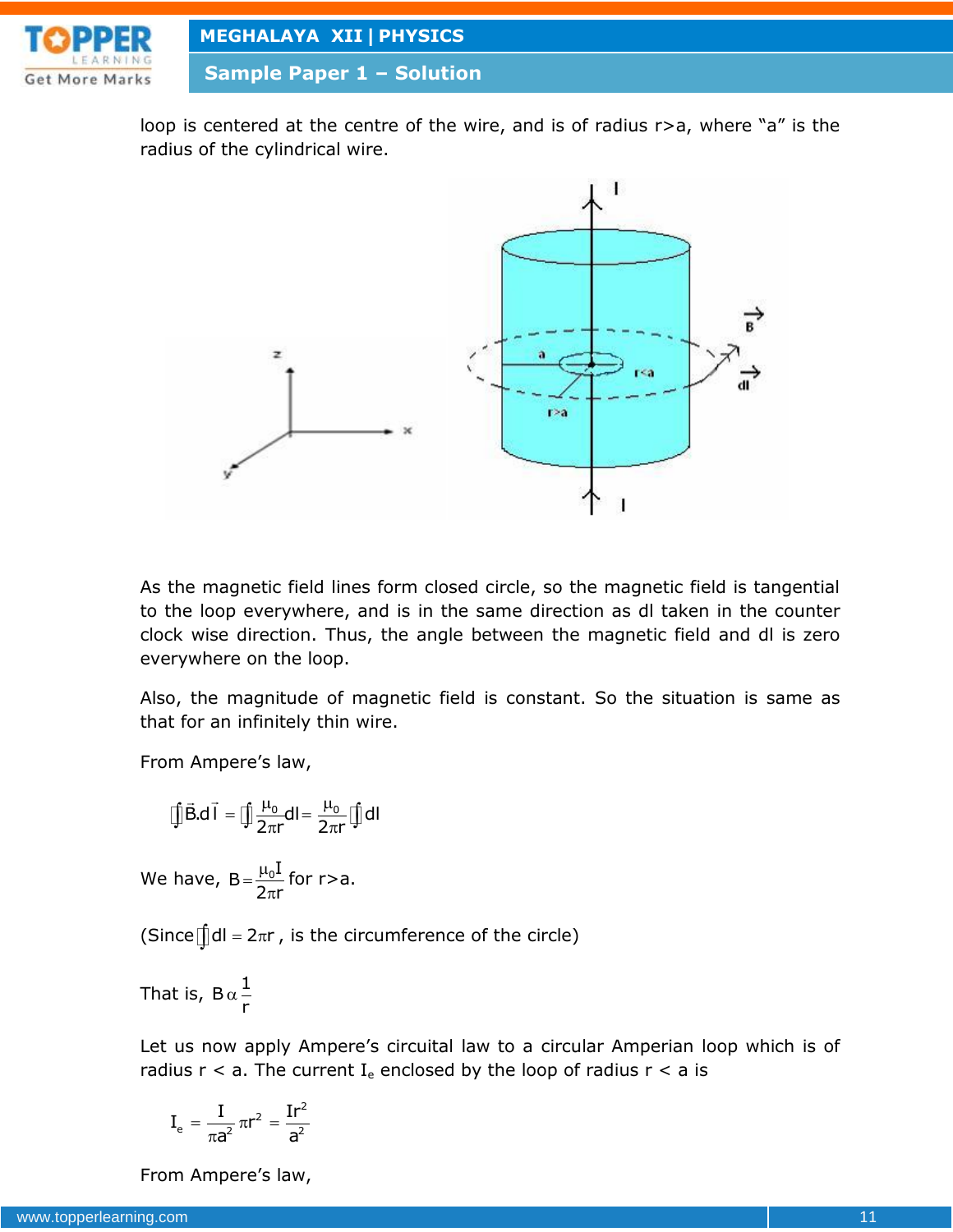

**Sample Paper 1 – Solution**

$$
\begin{aligned}\n\iiint \vec{B} \cdot d\vec{l} &= \mu_0 \mu_r I_e \\
2\pi r B &= \mu_0 \mu_r I_e = \mu_0 \mu_r \frac{Ir^2}{a^2} \\
B &= \frac{\mu_0 \mu_r Ir}{2\pi a^2}, \text{that is } B \alpha r\n\end{aligned}
$$

**35.** Interference is the phenomena in which the redistribution of light energy in a medium takes place due to superposition of light waves from two coherent sources.

The interference may be of two types:-

- 1. Constructive interference
- 2. Destructive interference

We are given with the values,

$$
\Delta D = -5 \times 10^{-2} \text{ m.}
$$
  

$$
\Delta \beta = -3 \times 10^{-5} \text{ m}
$$

$$
\Delta r = -3 \times 10
$$

 $d = 10^{-3}m$ 

To find out, wavelength ( $\lambda$ ) =?

We have the relation,

 $\Delta \beta = \Delta D. \lambda / d$ 

Hence wavelength ( $\lambda$ ) can be given by

 $\lambda = d$ .  $\Delta \beta / \Delta D = 10^{-3} \times (-3 \times 10^{-5}) / (-5 \times 10^{-2})$  $\lambda = 6 \times 10^{-7}$  m.





The truth table of AND gate is given below:-

| B | Output |
|---|--------|
|   | 0      |
|   | 0      |
|   |        |
|   |        |